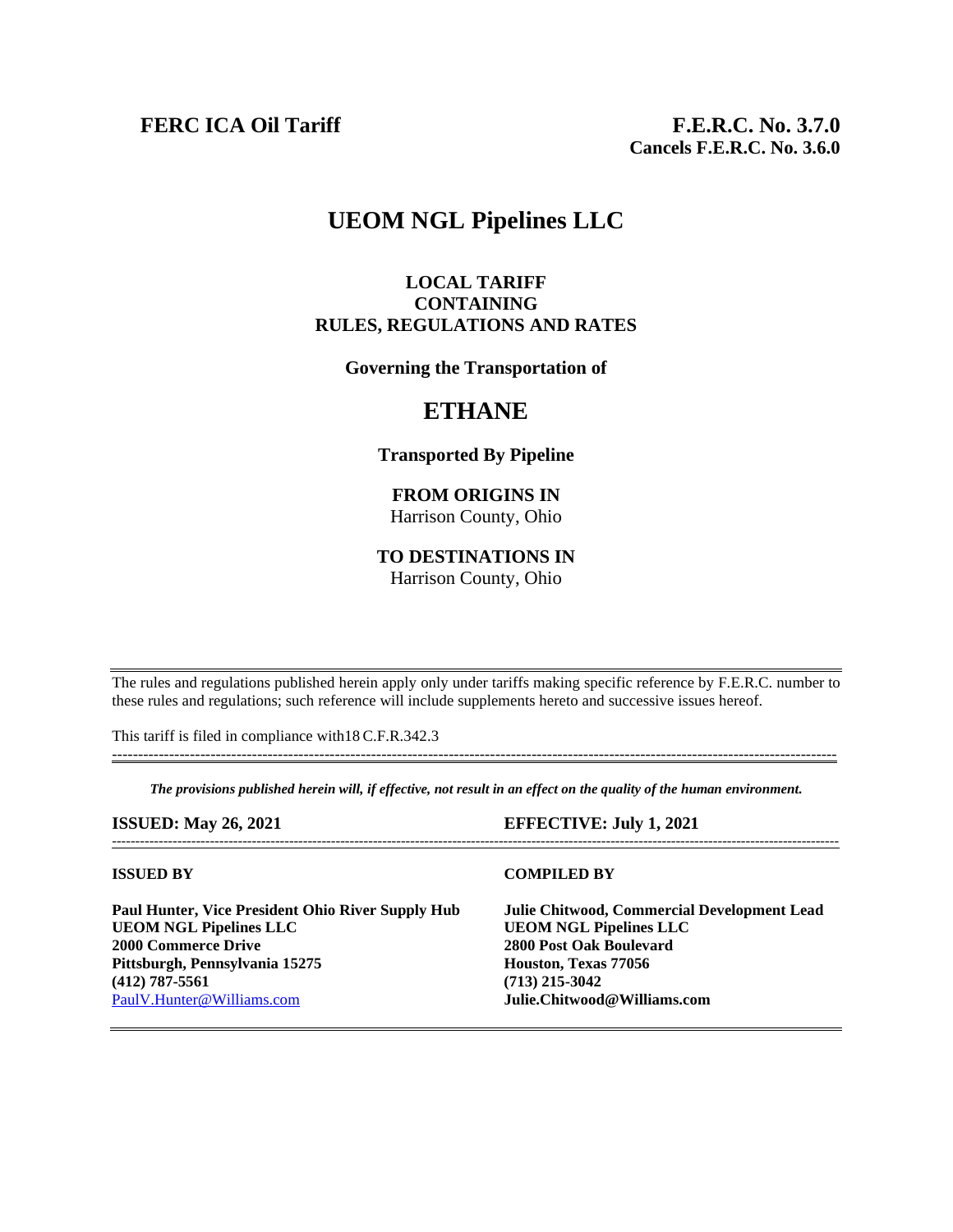# **Table of Contents**

| 1.  |  |
|-----|--|
| 2.  |  |
| 3.  |  |
| 4.  |  |
| 5.  |  |
| 6.  |  |
| 7.  |  |
| 8.  |  |
| 9.  |  |
| 10. |  |
| 11. |  |
| 12. |  |
| 13. |  |
| 14. |  |
| 15. |  |
| 16. |  |
| 17. |  |
| 18. |  |
| 19. |  |
|     |  |
| 21. |  |
| 22. |  |
|     |  |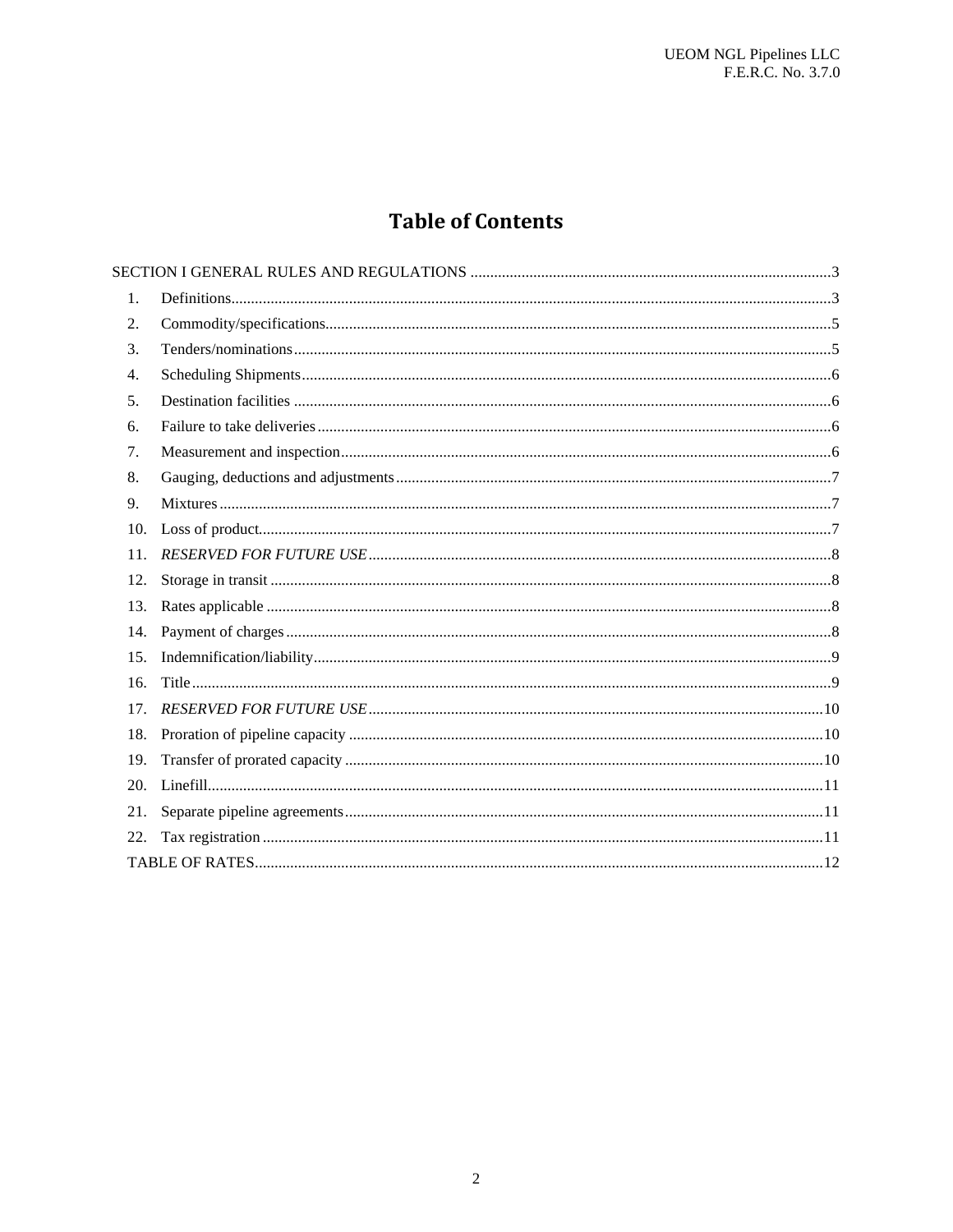#### **SECTION I GENERAL RULES AND REGULATIONS**

#### <span id="page-2-1"></span><span id="page-2-0"></span>**1. DEFINITIONS**

As used in these rules and regulations, the following terms have the following meanings:

"a.m." means a time of day at or after midnight and before noon.

"Barrel" means forty-two (42) United States gallons of 231 cubic inches of sixty degrees Fahrenheit (60°F) and equilibrium vapor pressure.

"Base Period" means the twelve (12) month period beginning thirteen (13) months prior to the Proration Month and excluding the month preceding the Proration Month.

"Carrier" means UEOM NGL Pipelines LLC.

"Committed Shipper" means any Shipper that has entered into a TSA with Carrier.

"Consignee" means the party to whom a Shipper has ordered the delivery of Ethane.

"Delivery Point" means the point, or points, of destination for Ethane.

"Ethane" or "Product" means ethane meeting the Ethane Specifications.

"Ethane Specifications" means those specifications set forth in Item No. [2](#page-4-0) of this tariff.

"Force Majeure" means an event or occurrence beyond the reasonable control of Carrier that interferes with or prevents Carrier's performance of any obligation or condition under this tariff, under a TSA, under an interconnect agreement, or under another agreement affecting Carrier or Carrier's facilities, including, but not limited to, (i) actions, orders, regulations, or requests of any governmental authority having jurisdiction over the pipeline system, Carrier, or this tariff, (ii) insurrections, wars, rebellion, riots, disturbances, sabotage, acts of public enemies, blockades, embargoes, expropriation, condemnation, epidemics, strikes, lockouts or labor disturbances or difficulties (the settlement of strikes, lockouts or labor difficulties being entirely within Carrier's discretion), (iii) weather conditions or anticipated weather conditions and actions of the elements, including, without limitation, fires, explosions, earthquakes, storms, floods, freezing conditions, washouts, lightning, hurricanes, tornadoes, or landslides, (iv) disruptions to, breakages of, or destruction of all or any portion of Carrier-owned or third party-owned machinery, lines of pipe, or facilities relied upon or contributing to provision of transportation service under this tariff, including the inability to obtain electric power, water, fuel, equipment, parts, repairs, or other items or services, (v) scheduled maintenance, or (vi) fires, explosions, freezing conditions, breakdowns, or failure of pipe, plant, machinery, or equipment. An event similar to the foregoing that interferes with or prevents Carrier's performance of its obligations shall be deemed an event of Force Majeure.

"F.E.R.C." means the Federal Energy Regulatory Commission or any successor governmental agency.

"Linefill" means the quantity of Ethane needed to occupy the physical space in Carrier's facilities.

"New Shipper" means a Shipper that has shipped Ethane in Carrier's system and that does not qualify as a Regular Shipper.

"No." means number.

"Party" means either Carrier or a Shipper.

"p.m." means a time of day at or after noon and before midnight.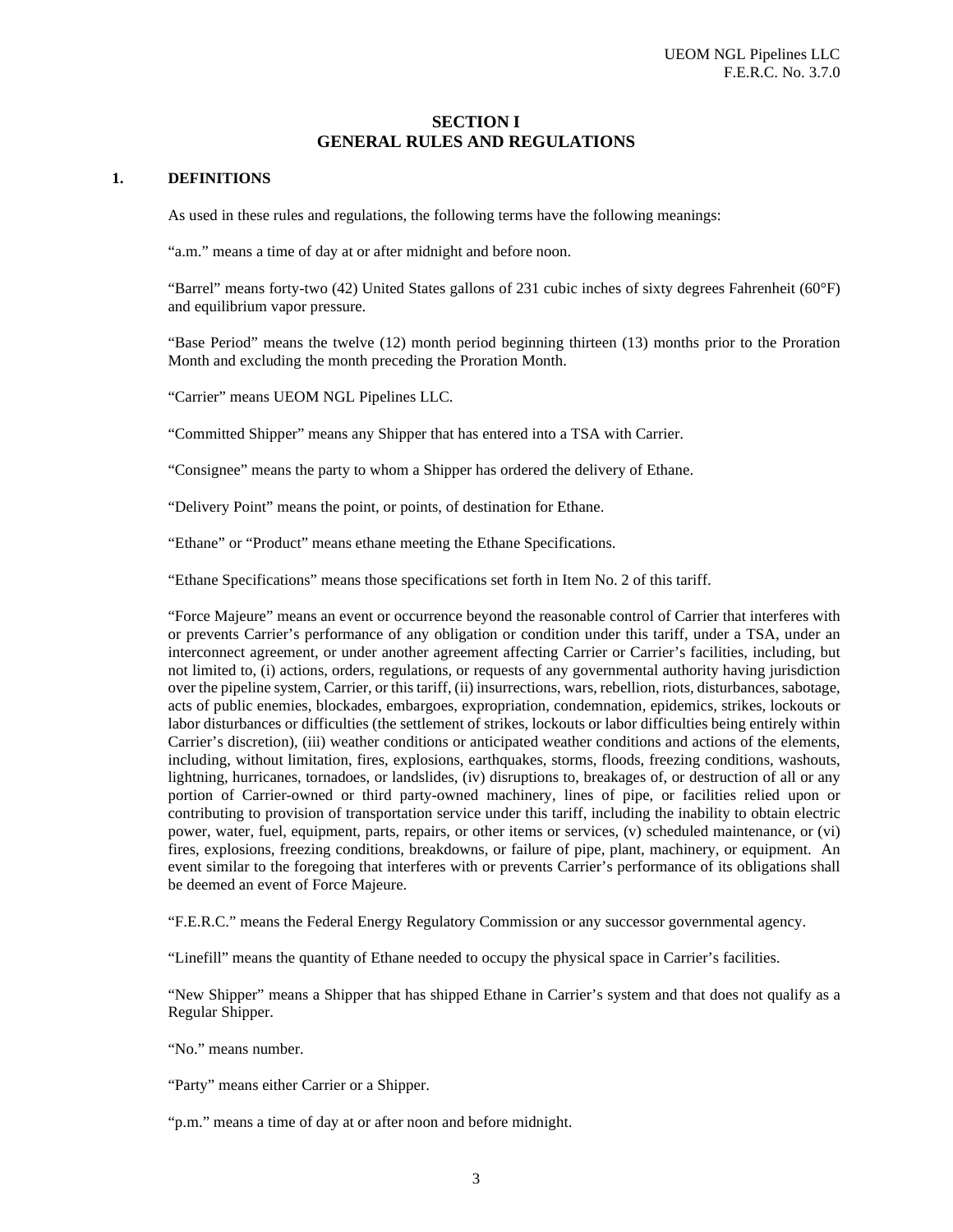"Proration Factor" means a fraction calculated by dividing the amount of available capacity available in a Proration Month by the total nominations Carrier receives from Shippers for the Proration Month.

"Proration Month" means the calendar month for which capacity is to be allocated under Item No. [18](#page-9-1) of this tariff.

"Ratable" means the delivery of Ethane throughout each month in daily quantities that are approximately equal to the volume of Ethane delivered during the month divided by the number of days in that month.

"Receipt Point" means the points of origin for receipt of Ethane from a Shipper into Carrier's facilities.

"Regular Shipper" means a Shipper that has shipped Ethane, or otherwise is required by its TSA to pay for the transportation of Ethane, during the entirety of the Base Period; *provided, however,* a Committed Shipper shall be deemed to be a Regular Shipper for purposes of administering Item No[. 18](#page-9-1) of this tariff as of the first month of service following the in-service date of the system but may thereafter lose its status of Regular Shipper if it does not ship Ethane, or otherwise pay for the transportation of Ethane, as required by its TSA.

"Shipper" means a party who contracts with Carrier for transportation of Ethane as defined herein and under the terms of these rules and regulations.

"Tender" means an offer by a Shipper to Carrier of a stated quantity of Ethane for transportation from a specified origin or origins to a specified destination or destinations in accordance with these rules and regulations.

"TSA" means a Transportation Services Agreement between a Shipper and Carrier.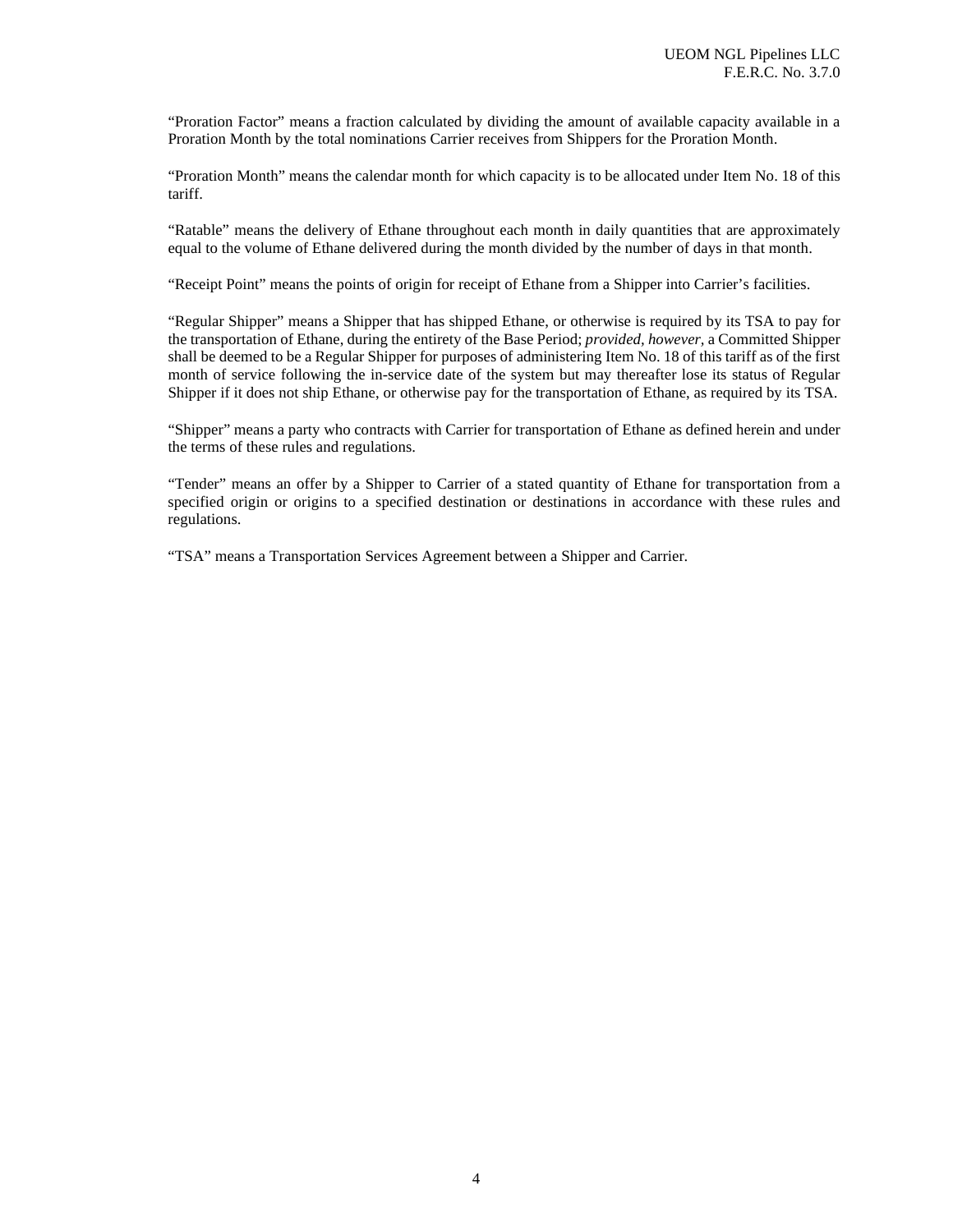#### <span id="page-4-0"></span>**2. COMMODITY/SPECIFICATIONS**

- a. Carrier is engaged in the transportation of Ethane by pipeline and will not accept any other commodity for transportation.
- b. Carrier shall have no obligation to accept any shipments for transportation service which shipment does not conform to the Ethane Specifications or which is not good and merchantable Ethane readily acceptable for transportation service through Carrier's existing facilities and/or which would otherwise adversely affect Carrier's facilities or other Ethane. Carrier will not knowingly accept any shipments for transportation that do not meet all of the following specifications:

| <b>COMPONENT</b>                              | <b>TEST METHODS</b> | <b>SPECIFICATIONS</b>                                     |
|-----------------------------------------------|---------------------|-----------------------------------------------------------|
| Methane                                       | <b>ASTM D-2163</b>  | 3.0 Liq. Vol.% max.                                       |
| Ethane & Ethylene                             | <b>ASTM D-2163</b>  | Min of 95 L Vol% on Ethane<br>Max of 1 L Vol% on Ethylene |
| Propane & Heavier                             | <b>ASTM D-2163</b>  | $3.5$ Liq. Vol.% max.                                     |
| Corrosion, Copper Strip at<br>$100^{\circ}$ F | <b>ASTM D-1838</b>  | No.1 (See notes $1 \& 2$ )                                |
| <b>Total Sulfur</b>                           | <b>ASTM D-4045</b>  | 30 ppm wt. max.                                           |
| <b>Water Content</b>                          | <b>ASTM D-5454</b>  | 10 ppm wt. max.                                           |
| Carbon Dioxide                                | $ASTM D-2504$       | $1,000$ ppm wt. in Liq. Max.                              |

Note 1: Caution – Use a corrosion cylinder rated at a minimum of 1500 psig. Note 2: The use of copper corrosion masking agents is strictly prohibited.

As a prerequisite to transportation service, Shipper's Ethane must also conform to its nominated Delivery Point specifications.

- c. If Carrier determines that Shipper has delivered a shipment that contaminates the common fungible stream, Carrier may treat or otherwise dispose of all contaminated ethane in any commercially reasonable manner at Shipper's sole expense.
- d. If a shipment received by Carrier does not conform to the Ethane Specifications, Carrier shall bill and Shipper shall pay (a) the costs incurred to treat or otherwise dispose of the contaminated shipment, including, without limitation, any penalties or charges incurred by Carrier as a result of such contamination, and (b) a penalty of \$1.00 per Barrel additional payment assessable on all shipments delivered by Shipper for transportation service under this tariff.
- e. Shipper shall be liable for and shall defend, indemnify, and hold Carrier harmless from and against any and all claims, actions, suits, losses, demands, costs, and expenses (including attorney's fees and costs of repairing, inspecting, cleaning, and decontaminating the facilities of Carrier or third parties) of every kind, nature, or description resulting from any shipment that Shipper has delivered into Carrier's facilities.

#### <span id="page-4-1"></span>**3. TENDERS/NOMINATIONS**

- a. Ethane will be transported only under a nomination accepted by Carrier, from origins to destinations when a tariff covering the movement is lawfully in effect and on file with F.E.R.C., and with the appropriate state commission covering intrastate traffic.
- b. Any Shipper desiring to Tender Ethane for transportation shall make a nomination to Carrier via electronic means on or before the fifteenth  $(15<sup>th</sup>)$  day of the month preceding the month during which the transportation of the Ethane is to begin. Unless such nomination is made, Carrier will be under no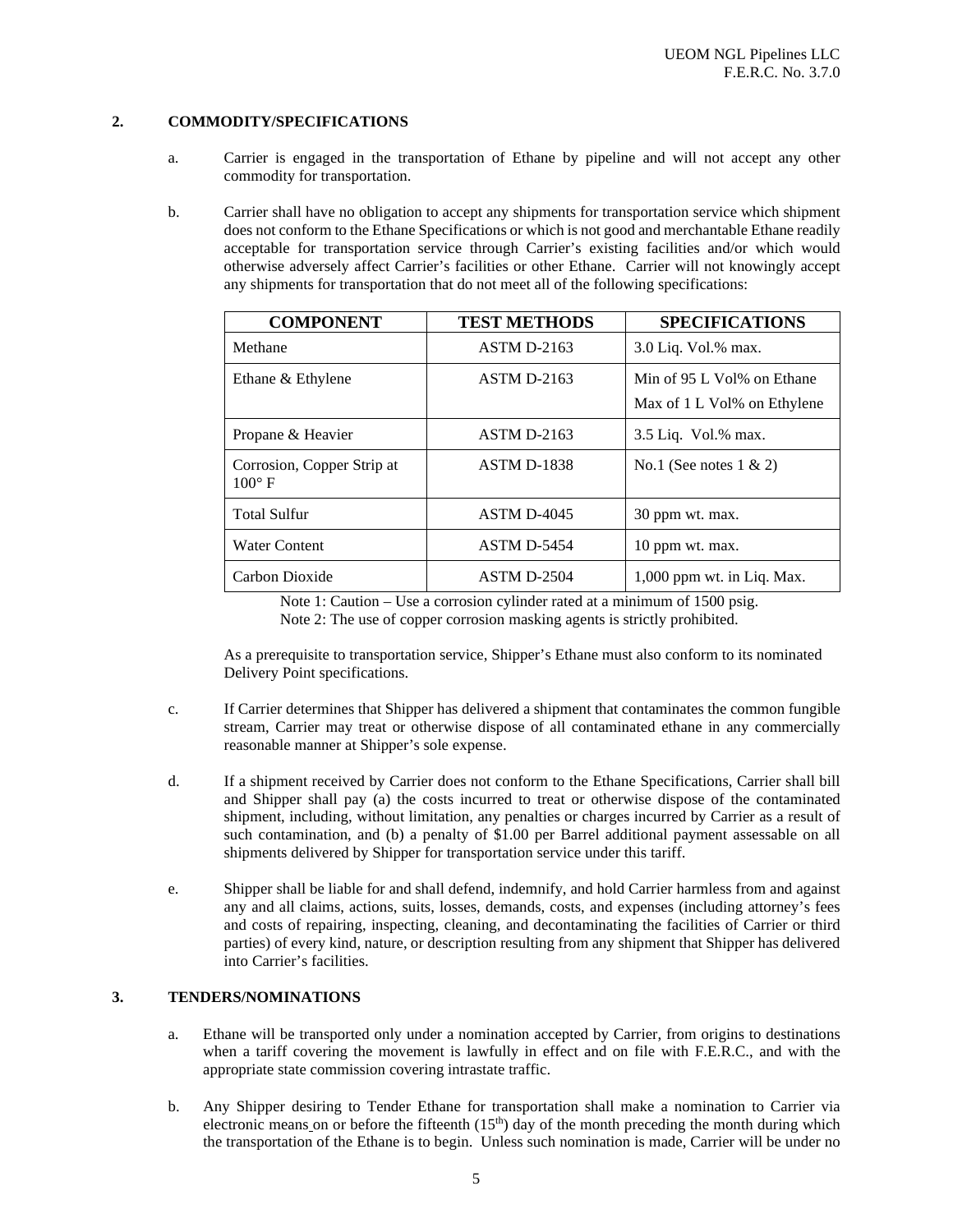obligation to accept such Shipper's Ethane for transportation. However, if operating conditions permit, nominations for Ethane may be accepted for transportation after the fifteenth  $(15<sup>th</sup>)$  day of the month preceding the month during which the transportation of the Ethane is to begin. Carrier shall have no obligation to accept or deliver volumes of Ethane in excess of the amount included in the Shipper's nomination for that month.

- c. Ethane shall be Tendered in quantities of not less than 1,000 Barrels per hour from origins to destinations. If requested by Carrier, Shipper shall furnish Carrier with a schedule of the expected deliveries at origin and withdrawals at destination, setting forth Shipper's best estimate of daily rate of deliveries and withdrawals, and dates on which such deliveries and withdrawals shall commence. Acceptance of such schedule shall not constitute an obligation, legal or otherwise, on the part of Carrier to meet such schedule. Otherwise, Ethane shall be delivered to Carrier's facilities under this tariff on a Ratable basis.
- d. Shipper shall establish its ability to meet the minimum Tender requirements to satisfaction of Carrier before any duty of transportation shall arise.
- e. Carrier will refuse to accept Ethane for transportation where Shipper is not in compliance with the provisions of this tariff, or where Shipper has failed to comply with all applicable laws, rules, and regulations made by any governmental authorities regulating shipments of Ethane.

#### <span id="page-5-0"></span>**4. SCHEDULING SHIPMENTS**

Carrier will transport and deliver Ethane with reasonable diligence taking into account the quantity and quality of the Ethane, distance of the transportation service, safety of operations, and other relevant factors; *provided, however,* that unless Carrier is grossly negligent or engages in willful misconduct, Carrier's failure or delay in transporting or delivering Ethane shall not give rise to or impose any liability on Carrier.

#### <span id="page-5-1"></span>**5. DESTINATION FACILITIES**

- a. Carrier has no obligation to furnish any terminaling, tankage, or any other form of storage at destinations, or at any other location outside of Carrier's facilities.
- b. Ethane will be accepted for transportations hereunder only when Shipper or consignee has provided the necessary facilities at destination for receiving such Ethane. Such facilities must be capable of receiving Ethane at time of arrival, without delay, at pressures and at volumetric flow levels required by Carrier.

#### <span id="page-5-2"></span>**6. FAILURE TO TAKE DELIVERIES**

- a. Shipper shall remove Ethane, or cause Ethane to be removed, from Carrier's facilities following transportation thereof to a nominated Delivery Point. If Shipper fails to remove Ethane as required by this tariff, Carrier shall have the right, without liability to Shipper, to make such disposition of unremoved Ethane as is necessary for the efficient operation of Carrier's facilities, and Shipper shall pay to Carrier all costs and expenses associated with such disposition the same as if Shipper had authorized such, together with any additional costs and damages incurred by Carrier.
- b. In addition to any remedy available to Carrier, including remedies under this Item No. [6,](#page-5-2) Shipper will pay a daily demurrage charge if Shipper fails to remove Ethane from Carrier's facilities and that failure prevents or threatens the movement of succeeding shipments. The daily demurrage charge will be calculated by multiplying the tariff rate times the daily average of the previous month's deliveries of the impacted shipments.

#### <span id="page-5-3"></span>**7. MEASUREMENT AND INSPECTION**

The volume of Ethane received at the origins and delivered at the destinations will be measured by meters (including calibration and proving of meters) and sampled in accordance with appropriate American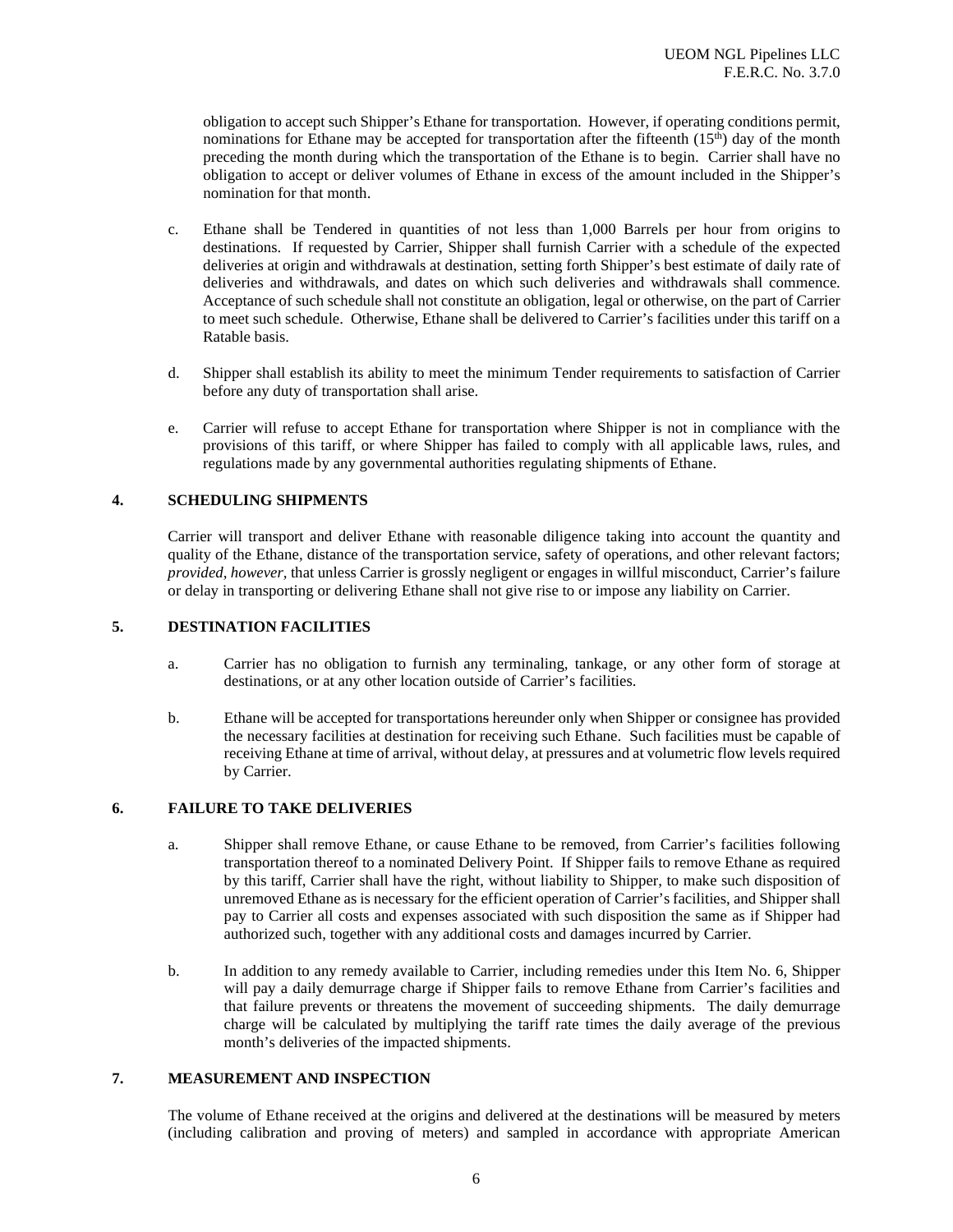Petroleum Institute (API) Manual for Petroleum Measurement Standards, latest revision, and adjusted to base (reference standard) conditions. Shipper, at its sole risk and expense, may have a representative witness measurement and sampling at the origins or at the destinations, at reasonable times, as mutually agreed.

#### <span id="page-6-0"></span>**8. GAUGING, DEDUCTIONS AND ADJUSTMENTS**

- a. Quantities for receiving, delivering, assessing charges, and all other purposes will be corrected to a temperature of sixty degrees Fahrenheit, after deduction of impurities shown by tests made by Carrier prior to receipt and upon delivery. Quantities may be computed from tank tables compiled or accepted by Carrier.
- b. Pursuant to Item No. [15,](#page-8-0) Ethane quantities transported may be adjusted to allow for inherent losses, including, but not limited to, shrinkage, evaporation, interface losses and normal "over and short" losses. A deduction of no more than one percent (1%) will be made to cover loss inherent in the transportation of Ethane.
- c. The net quantities determined under paragraphs a. and b. of this Item No. [8](#page-6-0) will be the amounts accountable at destination.

#### <span id="page-6-1"></span>**9. MIXTURES**

- a. Carrier may commingle Ethane received from various Receipt Points. Carrier reserves the right at any time to substitute and deliver Ethane of the same specification as the Ethane Tendered by Shipper at a Receipt Point.
- b. Ethane will be accepted for transportation service only on the condition that, while in transit, it shall be subject to such changes in characteristics (including component changes) as may result from the mixture with other Ethane. Carrier shall be under no obligation to make delivery of the identical Ethane, but may make delivery out of the common stream and Shippers shall be required to accept such delivery.

#### <span id="page-6-2"></span>**10. LOSS OF PRODUCT**

- a. In the event of any physical loss of, other than permitted losses pursuant to Item No. [8](#page-6-0) and losses due to measurement inaccuracies, or damage to the Ethane while being transported hereunder by Carrier, Carrier shall, as soon as practicable upon discovery of such loss or damage, notify Shipper of the Ethane of the loss or damage and, at Carrier's option, either
	- i. make appropriate reimbursement for the Ethane lost or damaged, or
	- ii. replace such Ethane in kind.
- b. **NOTWITHSTANDING ANYTHING IN THIS TARIFF TO THE CONTRARY, THE AFORESAID ADJUSTMENT FOR THE LOSS OF OR DAMAGE TO ETHANE OR THE REPLACEMENT OF SUCH LOST OR DAMAGED ETHANE SHALL BE SHIPPER'S AND CONSIGNEE'S SOLE AND EXCLUSIVE REMEDY FOR ANY CLAIM BASED ON THE LOSS OF OR DAMAGE TO ETHANE WHILE BEING TRANSPORTED BY CARRIER.**
- c. Losses due to measurement inaccuracies shall be allocated amongst Shippers and Consignees on an equitable basis. Carrier will be obligated to deliver only that portion of such Ethane remaining after deducting Shipper's proportion of such loss determined according to the previous sentence. Transportation charges will be assessed only on the quantity of Ethane delivered.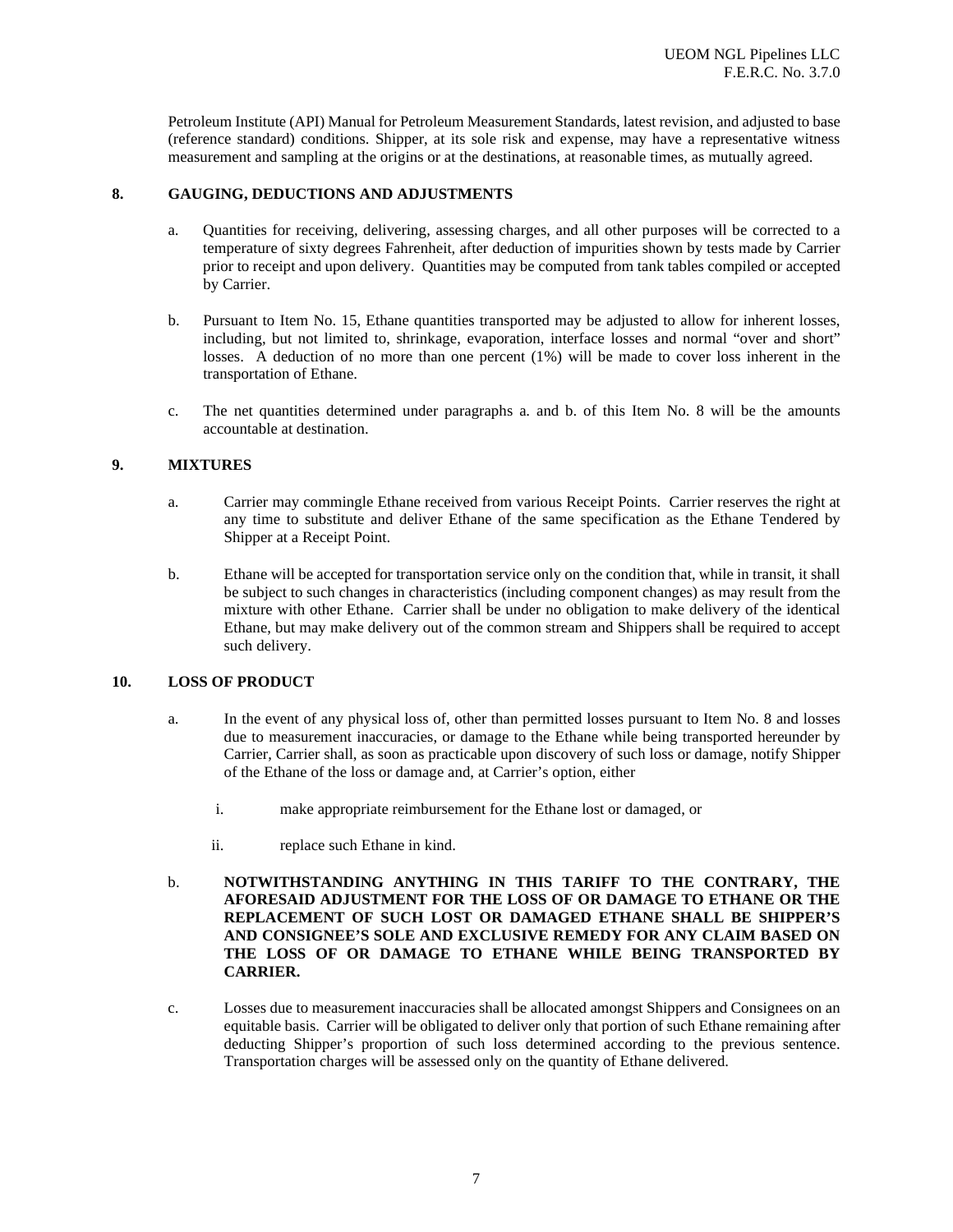#### <span id="page-7-0"></span>**11. RESERVED FOR FUTURE USE**

#### <span id="page-7-1"></span>**12. STORAGE IN TRANSIT**

- a. Carrier does not have available, and does not hold itself out to provide, storage of Shipper's Product at origin, destination, or intermediate points.
- b. Each Shipper will be required to furnish its *pro rata* share of Ethane and inventory necessary for pipeline fill to assure efficient operation of Carrier's pipeline.

#### <span id="page-7-2"></span>**13. RATES APPLICABLE**

Ethane transported shall be subject to the rates and charges in effect on the date of receipt of such Ethane by Carrier, irrespective of the date of nomination.

#### <span id="page-7-3"></span>**14. PAYMENT OF CHARGES**

- a. Shipper shall be responsible for payment of transportation and all other charges applicable to the shipment of Ethane. If required by Carrier, Shipper shall prepay such charges or furnish guaranty of payment satisfactory to Carrier. Carrier will have a lien on all Ethane, including but not limited to Shipper's Linefill, accepted for transportation such lien being to secure the payment of all charges, including demurrage charges, and may refuse to deliver Ethane until all charges have been paid. If said charges, or any part thereof, shall remain unpaid five (5) days computed from seven o'clock a.m. the day after written notice is mailed to Shipper of Carrier's intention to enforce Carrier's lien as herein provided, or when there shall be a failure to take the Ethane at the point of destination as provided in Item No. [6,](#page-5-2) within five (5) days computed from seven o'clock a.m. the day after expiration of the notice therein provided, Carrier shall have the right through an agent to sell said Ethane at public auction, for cash, time and place of such sale and the quantity, general description and location of the Ethane to be sold has been published in a daily newspaper of general circulation published in the town or city where the sale is to be held, and sent by fax to Shipper. Carrier may be a bidder and purchaser at such sale. Carrier may use the proceeds of such sale in order to pay itself all transportation, demurrage, and other lawful charges, expense of notice, advertisement, sale, and other necessary expense, and of caring for and maintaining the Ethane, and the balance shall be held for whomsoever may be lawfully entitled thereto.
- b. If any amounts owed by Shipper are not paid to Carrier by the due stated on the subject invoice, Carrier shall have the right to assess a finance charge on the entire past due balance until paid in full. The finance charge assessed by Carrier shall be at the rate equal to the lesser of (i) the prime rate per annum plus three percent (3%), with the prime rate being the then effective prime rate of interest published under "Money Rates" by the Wall Street Journal or (ii) the maximum interest rate allowed by law.
- c. If Shipper fails to pay any charges when due to Carrier, Carrier shall not be obligated to provide Shipper access to Carrier's facilities or provide services pursuant to Carrier's tariff until such time as payment is received by Carrier. In addition, Carrier reserves the right to set-off any amounts owing to Carrier against any monies owed by Carrier to Shipper or any of its affiliates under this tariff, a TSA, or under any other agreement, or against any Ethane of Shipper in Carrier's custody. In addition, Shipper shall pay all documented costs incurred by Carrier to collect any unpaid amounts, including reasonable attorney fees and costs incurred by Carrier.
- d. If Carrier determines that the financial condition of Shipper or Shipper's guarantor (if any) is or has become impaired or unsatisfactory or Carrier determines that assurance of Shipper's performance is not adequately assured or that it is otherwise necessary to obtain security from Shipper, Carrier, upon notice to Shipper, may require any of the following prior to Carrier's acceptance of Shipper's Ethane: (i) prepayment of all charges; (ii) a letter of credit at Shipper's expense in favor of Carrier in an amount sufficient to ensure payment of all such charges, which letter of credit shall be in a form and from an institution acceptable to Carrier; or (iii) a guaranty in an amount sufficient to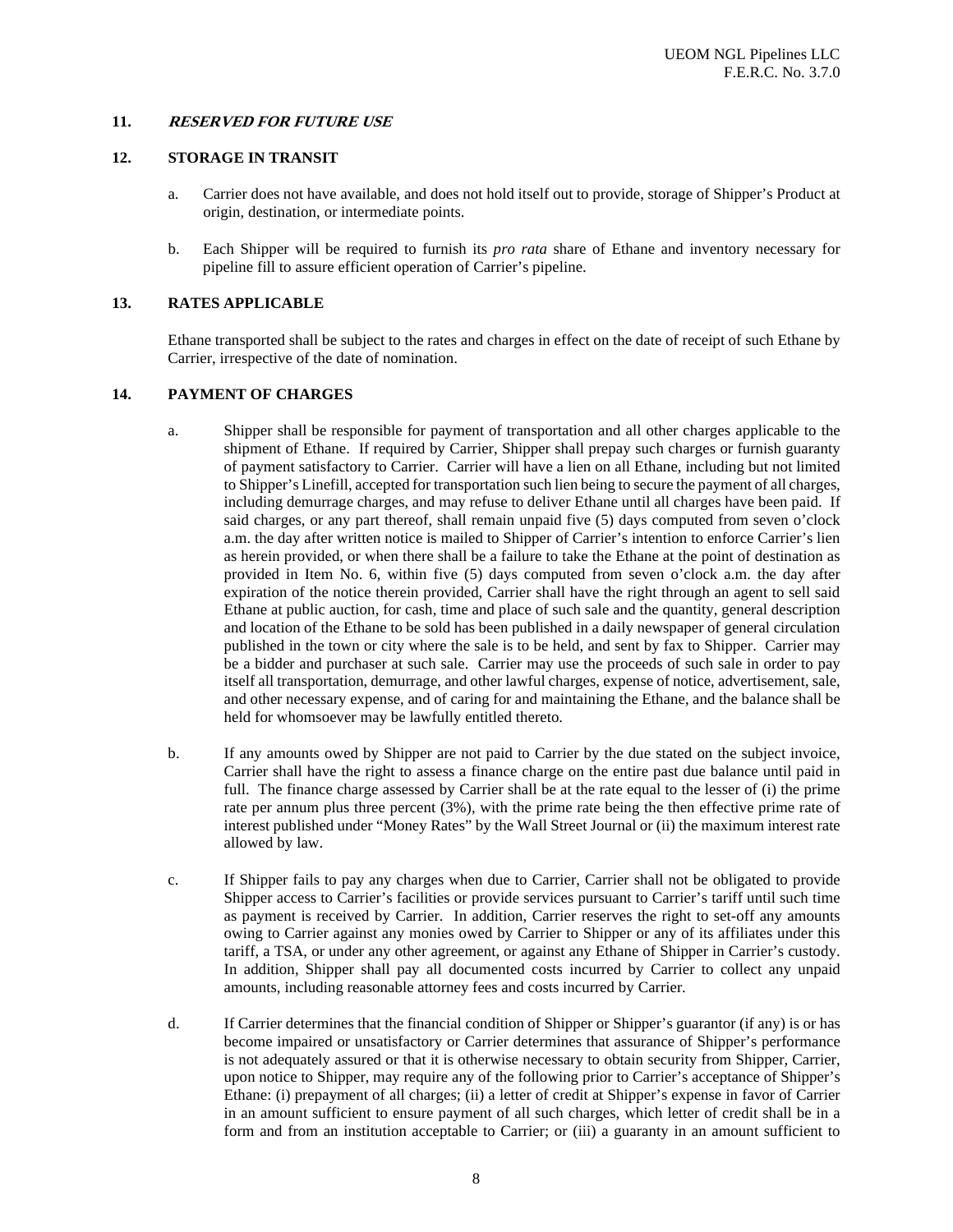ensure payment of all such charges, which guaranty shall be in a form and from a third party acceptable to Carrier. If Shipper fails to comply with any such requirement on or before the date supplied in Carrier's notice of such to Shipper, Carrier shall not be obligated to provide Shipper access to Carrier's facilities or provide transportation service pursuant to this tariff until such requirement is fully met.

#### <span id="page-8-0"></span>**15. INDEMNIFICATION/LIABILITY**

- a. While in possession of Ethane Tendered to it for shipment, Carrier shall not be liable to Shipper for any delay in delivery, damage thereto, or for any loss of Ethane caused by Force Majeure or by act of default of Shipper, or resulting from any other cause that is not the result of Carrier's gross negligence or willful misconduct, whether similar or dissimilar to the causes herein enumerated. Any such loss or damage shall be apportioned by Carrier to each shipment of Ethane of portion thereof involved in such loss in the proportion that such shipment or portion thereof bears to the total of all Ethane in the loss, and each Shipper shall be entitled to receive only that portion of its shipment remaining after deducting its proportion of such loss. Carrier shall prepare and submit a statement to Shipper showing the apportionment of any such loss.
- b. Carrier shall not be liable for discoloration, contamination, or deterioration of Ethane transported on Carrier's system unless such discoloration, contamination, or deterioration results from the gross negligence or willful misconduct of Carrier. Carrier operates under this tariff solely as a common carrier and not as an owner, manufacturer, or seller of the Ethane transported hereunder, and Carrier expressly disclaims any liability for any express or implied warranty for Ethane transported or stored hereunder, including any warranties of merchantability or fitness for intended use.
- c. Neither Party will have any liability to the other Party for any claim (except for indebtedness of Shipper to Carrier) arising out of or in connection with transportation services under this tariff unless such Party gives the other Party notice of the claim, setting forth fully the facts on which it is based, no more than ninety (90) days after the date on which such facts were discovered or reasonably should have been discovered.
- d. Suits against Carrier must be instituted by Shipper or its Consignee within two (2) years and one (1) day from the day when notice in writing is given by Carrier to the claimant that Carrier has disallowed the claim or any part or parts thereof specified in the notice.
- e. **EXCEPT AS MAY BE PROVIDED IN A TSA, NO PARTY, EVEN IF NEGLIGENT, WILL BE LIABLE TO ANOTHER PARTY FOR LOSS OF PRODUCTION, LOSS OF USE, LOSS FROM BUSINESS INTERRUPTION, LOSS OF PROFIT, LOSS OF BUSINESS, LOSS OF GOODWILL OR REPUTATION, OR WASTED EXPENDITURE, OR FOR ANY INCIDENTAL, INDIRECT, SPECIAL, CONSEQUENTIAL, OR PUNITIVE COST, EXPENSE, LOSS, OR DAMAGE OF ANY KIND ARISING OUT OF OR RELATED TO SUCH PARTY'S ACTIVITIES OR PERFORMANCE HEREUNDER.**

#### <span id="page-8-1"></span>**16. TITLE**

- a. A Tender of Ethane shall be deemed a warranty of title by the party Tendering such Ethane, but acceptance shall not be deemed a representation by Carrier as to title. Carrier shall have the right to reject any Ethane that, when offered for transportation, may be involved in litigation or are that are encumbered by any lien, security interest, or other form of burden, and Carrier may require Shipper to provide satisfactory evidence of perfect and unencumbered title or satisfactory indemnity bond to protect Carrier against any and all losses. Shipper shall not permit any lien, security interest, or other form of burden to be filed or created with respect to Linefill or Ethane in Carrier's possession.
- b. Shipper shall retain title to its Ethane while the same is in Carrier's custody. Carrier shall be deemed to be in control and possession of the Ethane from the time the Ethane is delivered to Carrier until the Ethane is delivered to Shipper or Consignee at the point designated for change of custody for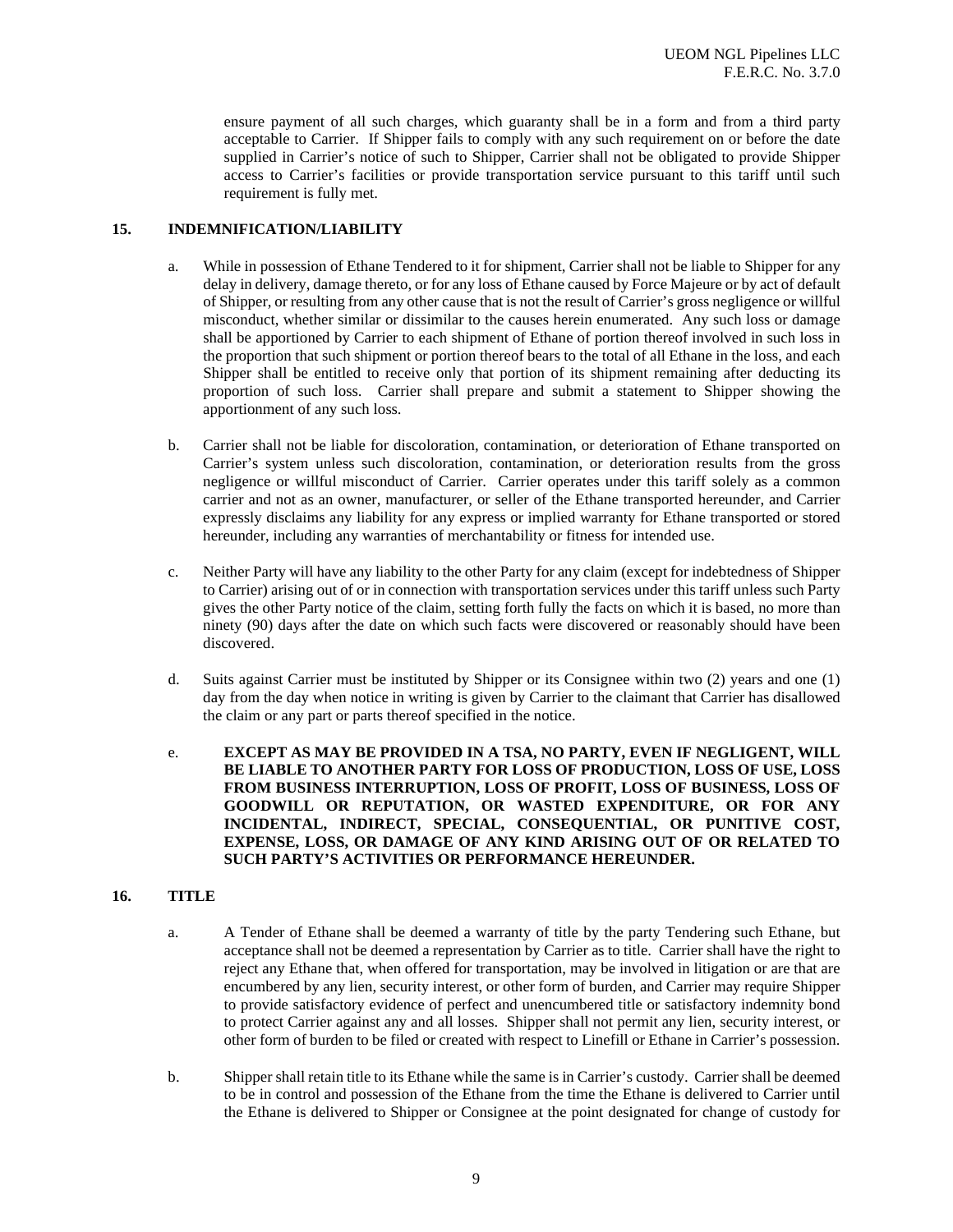such deliveries. Carrier shall have, and Shipper grants to Carrier, a security interest in the Ethane to secure payment of all charges due Carrier from Shipper under this tariff or otherwise.

#### <span id="page-9-0"></span>**17. RESERVED FOR FUTURE USE**

#### <span id="page-9-1"></span>**18. PRORATION OF PIPELINE CAPACITY**

When Carrier receives more nominations in a month for transportation of Ethane than Carrier is able to transport, Carrier shall apportion the capacity of its system in the following manner:

- <span id="page-9-3"></span>a. During the Proration Month, each New Shipper will be allocated a portion of the available capacity equal to its nomination made in good faith multiplied by the Proration Factor, up to the level of its nomination. The total aggregate volumes allocated to all New Shippers on such line segment under this procedure shall not exceed ten percent (10%) of the available capacity. Each New Shipper will be allocated no more than two and one-half percent (2.5%) of the available capacity; *provided, however*, this limitation shall not be applicable if it would result in an allocation to New Shippers of less than ten percent (10%) of the available capacity.
- <span id="page-9-4"></span>b. In the event that the total aggregate volumes allocated to New Shippers using the procedure described in subpart [a](#page-9-3) of this Item No. [18](#page-9-1) exceeds ten percent (10%) of the available capacity, each New Shipper will receive a pro rata reduction in its allocated available capacity such that the total allocated available capacity for all New Shippers on such line segment equals ten percent (10%) of the available capacity.
- <span id="page-9-5"></span>c. Following the allocation of the available capacity to New Shippers described in subparts [a](#page-9-3) and [b](#page-9-4) of this Item No. [18,](#page-9-1) all of the remaining available capacity will be allocated to Regular Shippers such that a Regular Shipper's total shipments during the Base Period divided by the total of all Regular Shippers' total shipments during the Base Period equals the percentage of the remaining available capacity each Regular Shipper is entitled to during the Proration Month.
- d. Each Regular Shipper will receive an allocation that is the lesser of its allocation under subpart [c](#page-9-5) above or its nomination. In the event that, under the calculation in subpart [c](#page-9-5) above, any Regular Shipper is allocated more capacity than its nomination, the excess of its allocation over its nomination will be reallocated pro rata among all other Regular Shippers that did not receive an allocation in excess of their nominations, up to the level of each Regular Shipper's nomination. If there still remains unused capacity after such reallocation among Regular Shippers, such unused available capacity shall be distributed pro rata among all New Shippers, up to the level of each New Shipper's nomination and not subject to any percentage cap. If there still remains unused available capacity after such reallocation among New Shippers, the system shall no longer be subject to prorationing and this Item No. [18](#page-9-1) shall be inoperative.

#### <span id="page-9-2"></span>**19. TRANSFER OF PRORATED CAPACITY**

Capacity allocated to a Shipper under Item No. [18](#page-9-1) of this tariff, including a Shipper's shipment history resulting therefrom, may not be assigned, conveyed, loaned, transferred to, or used in any manner by another Shipper; *provided, however,* a Shipper's allocation of capacity, including the Shipper's shipment history resulting therefrom, may be transferred as an incident of the bona fide sale of the Shipper's business or to a successor to the Shipper's business by the operation of law, such as an executor or trustee in a bankruptcy. Notwithstanding the above, with the agreement of the Shippers concerned, all or part of their shipment history may be transferred under the following conditions: (a) No commercial transaction occurs between the participating shippers with regard to historical volumes; (b) The transfer is irrevocable; and (c) The request to transfer must be the result of an unusual situation, as may be reasonably determined by Carrier on a nondiscriminatory basis.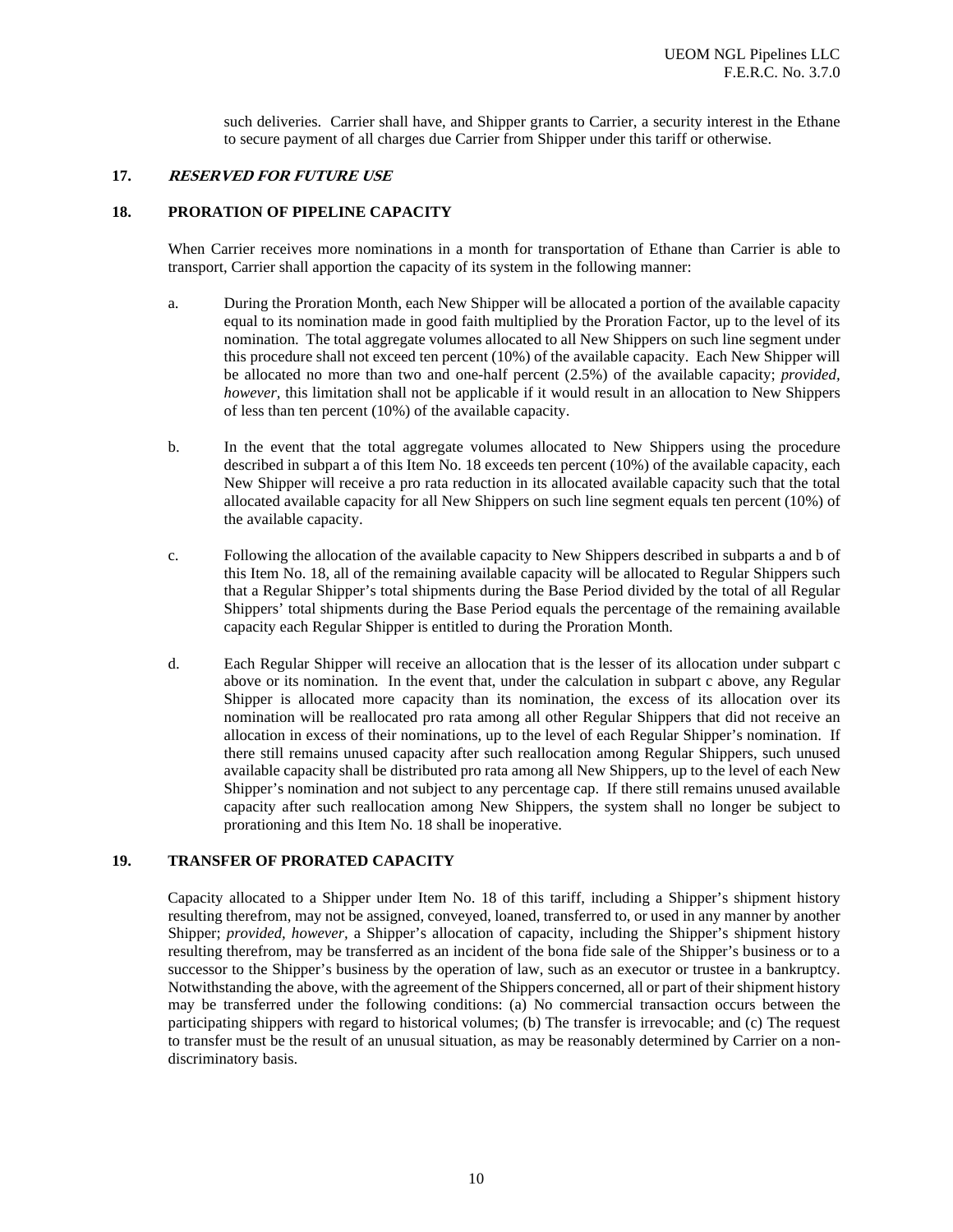#### <span id="page-10-0"></span>**20. LINEFILL**

Shipper shall supply its pro rata share of Ethane for Linefill as Carrier determines is necessary to maintain efficient operations of Carrier's facilities. Each month, Carrier shall adjust the Linefill so that it provides its pro rata amount of Linefill equivalent to Shipper's total deliveries to the Receipt Points during the preceding month divided by the total deliveries by all Shippers at all Receipt Points during the preceding month. Upon Shipper's payment of all amounts payable under this tariff, a TSA, and any other agreements between Carrier and Shipper or their affiliates affecting the movement of Ethane on Carrier's facilities, Ethane used as Linefill shall be returned to Shipper and charged applicable transportation rates after Shipper has delivered to Carrier at least thirty (30) days prior written notice of Shipper's intent to cease delivering Ethane to the Receipt Points and after a reasonable period of time, not to exceed ninety (90) days, to allow for administrative and operational requirements associated with the withdrawal of such Ethane.

#### <span id="page-10-1"></span>**21. SEPARATE PIPELINE AGREEMENTS**

Separate agreements, if applicable, in association with pipeline connection or other facilities ancillary to the Carrier's pipeline system and/or in accordance with this tariff may be required of any Shipper or Consignee before any obligation to provide transportation shall arise.

#### <span id="page-10-2"></span>**22. TAX REGISTRATION**

If applicable, Shipper shall be required to provide Carrier with proof of registration with, or tax exemption from, the appropriate federal and/or state tax authorities, which are in any way related to the collection and payment of excise taxes, sales taxes, BTU taxes, value added taxes, fees, levies, or any similar or dissimilar assessments or charges for the receipt, handling, use, storage, or transportation of Ethane.